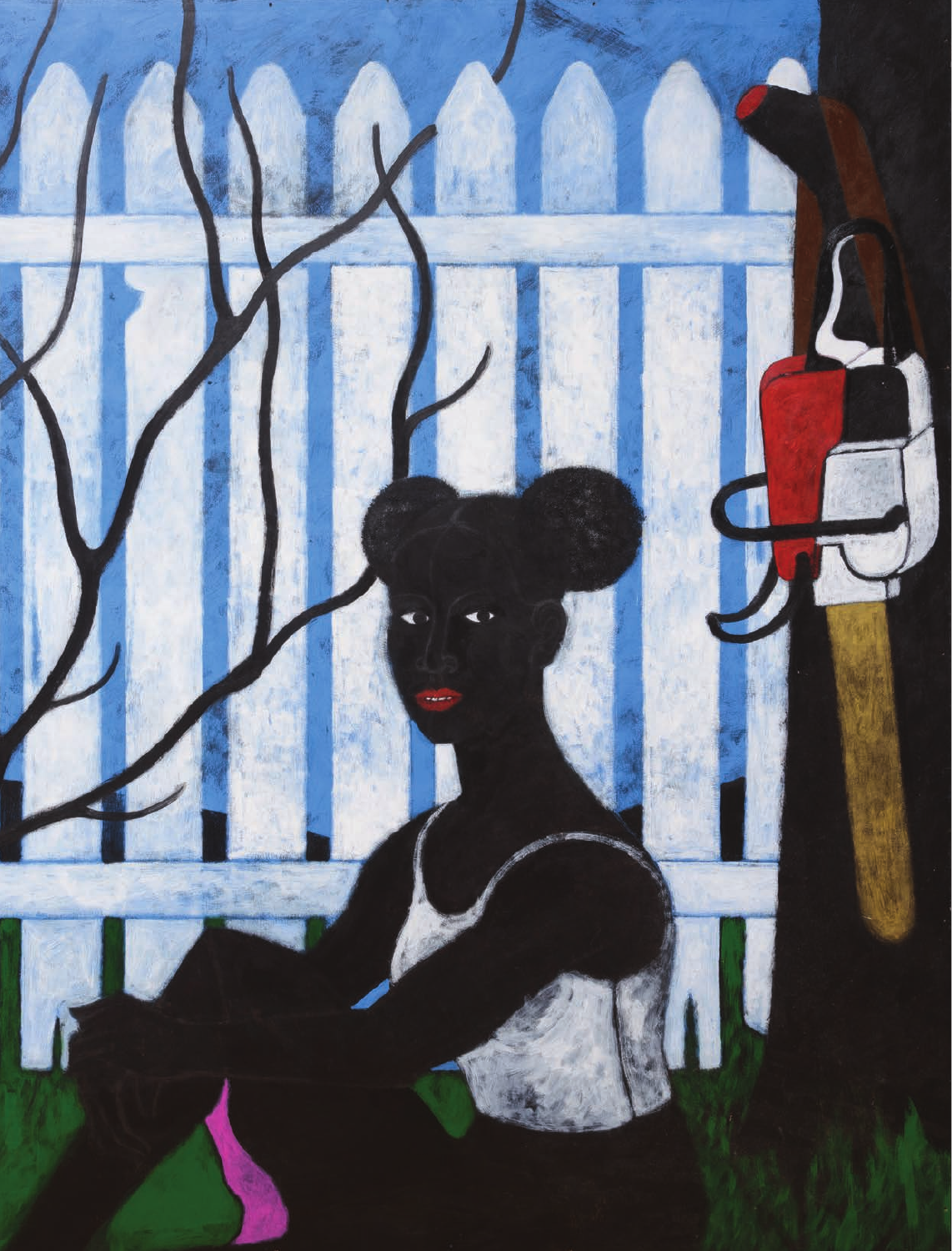# **Decolonizing Art History**

*Catherine Grant and Dorothy Price*

When, in 2015, students at the University of Cape Town in South Africa demanded the removal of a statue of British colonial and diamond merchant Cecil Rhodes from their campus, they initiated what was to become a global call to 'decolonize the university'. In the same year, students at University College London began to ask the question: why is my curriculum white? Other public sector cultural institutions soon joined the chorus in an overdue acknowledgement that unspoken colonial legacies had for too long upheld and promulgated white privilege. The role of public sculpture as a catalyst for political debate and change has a long tradition within art's histories. It serves to remind us of the centrality of the discipline in promoting and maintaining dominant cultural values; and yet it also enables us to interrogate them as historically located and subject to inevitable temporal mutation. Whilst postcolonial studies and critical race studies have been informing and challenging the shape of art history for several decades, new generations of students, scholars, critics, curators, collectors, artists and audiences are seeking radical re-evaluations of the academy and those cultural institutions who hold themselves up as standard-bearers of our collective cultural heritage. But, what, if anything, is specific about the current moment's demands to reassess how universities, museums, and galleries teach, research, collect and exhibit? How can art historians, curators, collectors, museum directors, artists and writers respond to the call to decolonize art history? How can we draw from the rich legacy of postcolonial, feminist, queer and Marxist perspectives within art history, and what are the new theoretical perspectives that are needed?

Writing these questions within the context of the UK, the backdrop of Brexit cannot be ignored, along with the impact of austerity and precarity in the university and museum sectors, and the rise of nationalism and xenophobia in response to both economic and political migration. There is a sense of instability in the political landscape, and conversations are often harder to hear than accusations, condemnation or dismissal. This is coupled with an increasing sense of art history being an embattled discipline, an unnecessary luxury for many students faced with tens of thousands of pounds of student debt. Yet conversely some of the loudest voices in the conversations around decolonizing art and its histories have been from young artists, scholars, curators and students, demanding that the institutions from which they feel excluded start to listen. For many of us working within (and alongside) the discipline of art history, these calls have asked us to reckon with what we do as teachers, scholars and curators. In order to continue this conversation, we have asked a range of art historians, curators and artists

**Abe Odedina,** *Beulah's Garden***, 2018. Acrylic on plywood, 122.2 x 122.2 cm. London: Collection of the artist. © Abe Odedina. Photo: Ed Cross Fine Art/Alan Roderick.**

DOI: 10.1111/1467-8365.12490 Art History | ISSN 0141-6790 XX | X | Month XXXX | pages XX-XX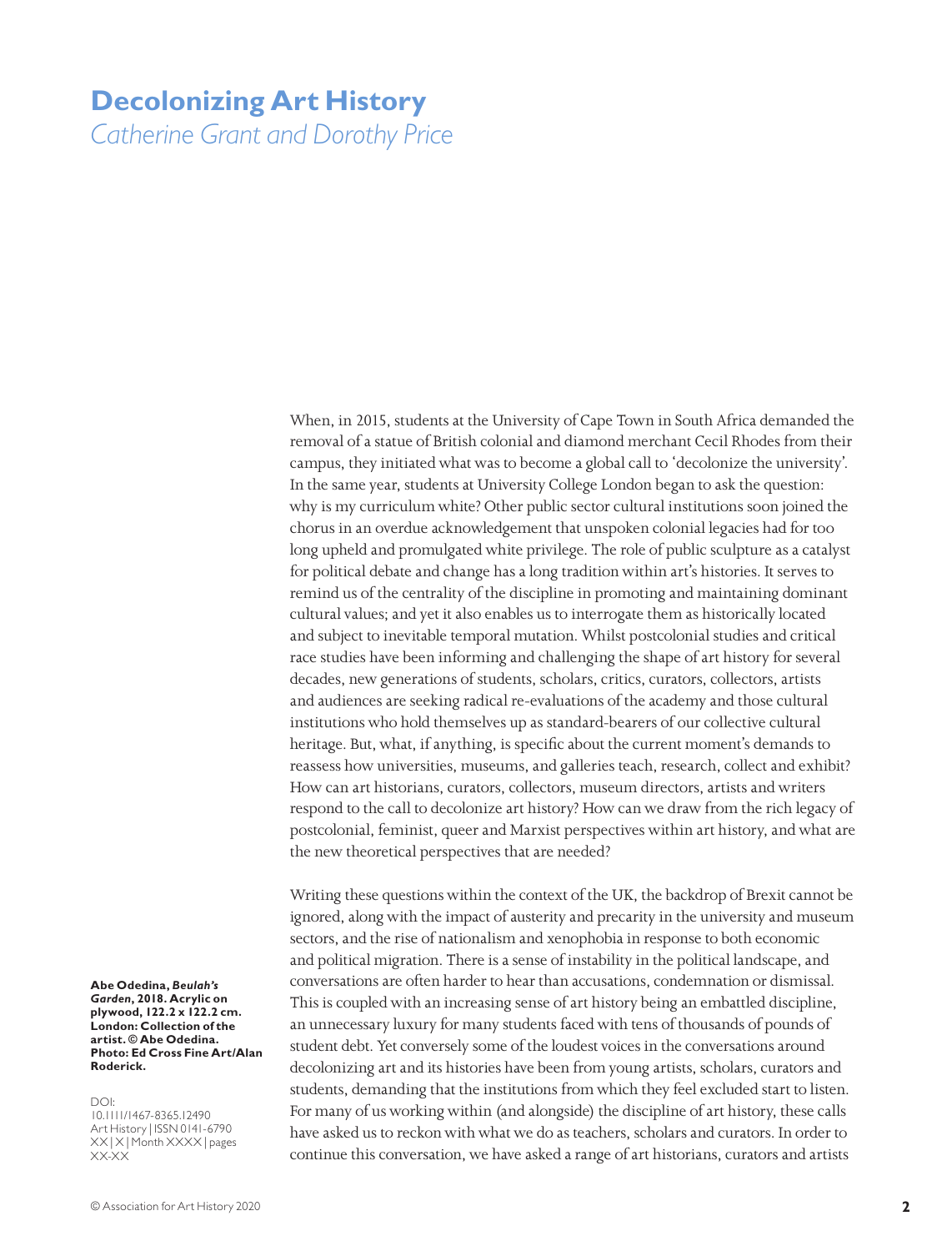to respond to a series of questions that consider some of the recent calls to 'decolonize art history'. The responses vary in format, length and focus. We offered some guidelines regarding length but otherwise were open to the ways in which the questions were addressed. Continuing the vision for *Art History* set out by Price in her inaugural editorial in February 2018, the following seeks to give space to some of the conversations that many of us are having within and between our institutions. The questionnaire format indicates that there is not one way to 'decolonize art history', but rather it is a debate that the editorial board of *Art History*, alongside many of our colleagues in the discipline, feels needs public discussion. We publish the questions and a selection of the responses below.

*What is the historical specificity of current calls to decolonize art history? How are they different from previous challenges to the discipline (such as postcolonialism, feminism, queer studies, Marxism)?*

*What is your understanding of decolonizing art history now? What does a decolonized art history look like? How should it be written/practised?*

*How might the decolonization of art history impact upon your own area of research/ practice? What would be produced from it? Might anything have to be jettisoned?*

*Where should decolonization in relation to art history happen? What strategies might different spaces for decolonization demand?*

## **David A. Bailey**

*What is the historical specificity of current calls to decolonize art history? How are they different from previous challenges to the discipline (such as postcolonialism, feminism, queer studies, Marxism)?*

I think that it is important to break down the idea of 'decolonizing' into how this emerges in the form of movements. I am from a generation or movement of artists, writers, theorists and activists who came together in the 1980s to take control of discourses of both race and art production. In my case this meant becoming a guest editor for key magazines and journals such as *Ten.8* or curating major shows in institutions such as the ICA, Whitechapel and Hayward Gallery. In the publication *Shades of Black* (a project with Sonia Boyce and Ian Baucom) we try to historicize a moment that called for and changed infrastructural and epistemological ways of looking at a British art practice. I think what we are seeing now is how a new generation of people, or in other words 'another movement', are taking on and at the same time learning about this history. So I think it's about describing specific formations of various moments that have emerged in relation to this question.

#### *What is your understanding of decolonizing art history now? What does a decolonized art history look like? How should it be written/practised?*

I think a decolonized art history should always include multiple narratives so that it's about different histories and not a story that becomes *the* canon. When I was working on the Harlem Renaissance exhibition *Rhapsodies In Black* in the 1990s (with Richard Powell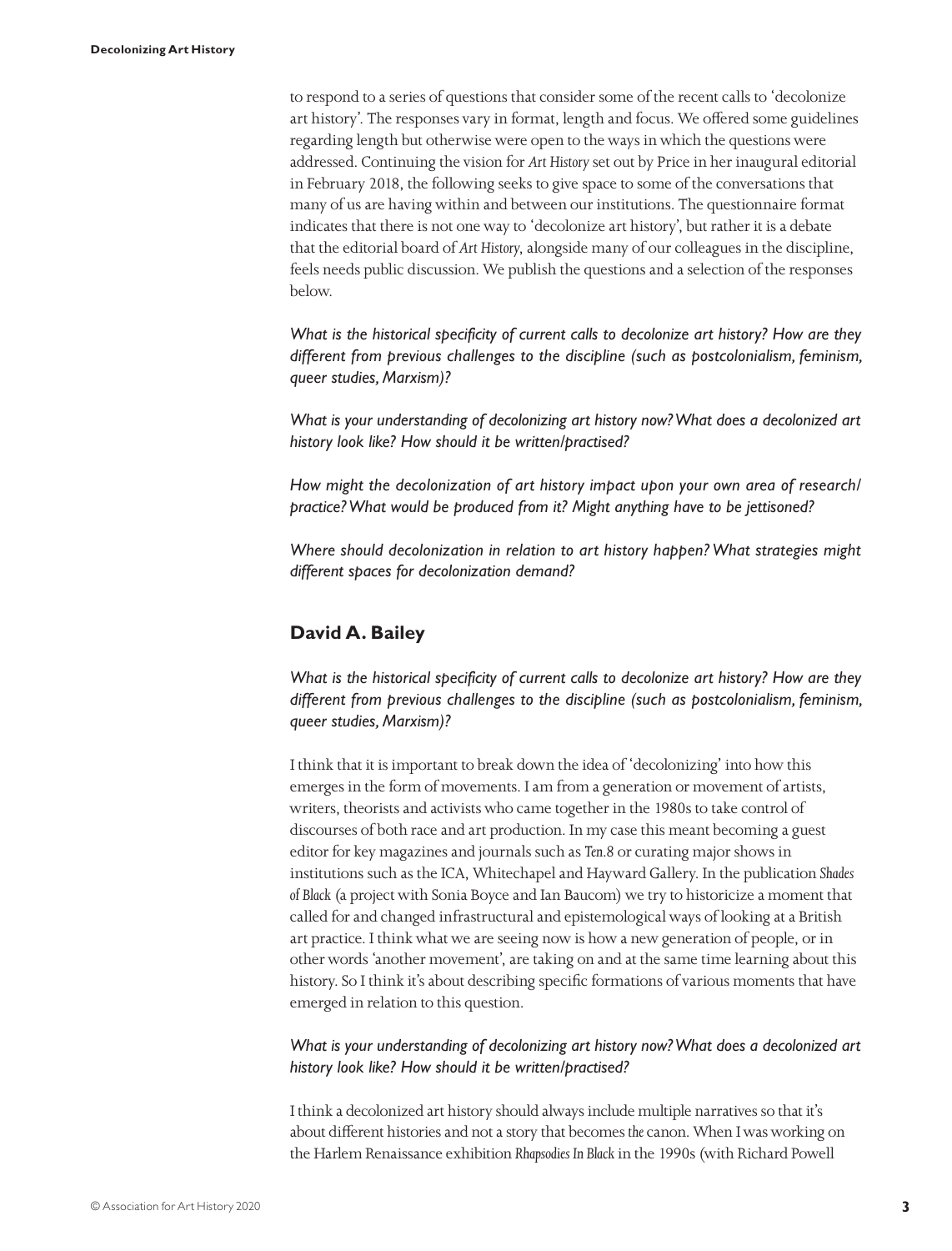# **Pamela N. Corey**

*What is the historical specificity of current calls to decolonize art history? How are they different from previous challenges to the discipline (such as postcolonialism, feminism, queer studies, Marxism)?*

The call to decolonize art history now appears to target a broader swathe of institutions and institutional practices that shape art history as a practice of knowledge and as a public resource, most notably the university and the museum, than previously. What situates these calls in the current moment is the recognition that the problems that postcolonial, feminist, queer, and Marxist critiques addressed in recent decades have not only lingered, but have become even more entrenched with the consolidation of the university as a neoliberal institution.

## *What is your understanding of decolonizing art history now? What does a decolonized art history look like? How should it be written/practised?*

To decolonize art history now is to cite, expose, and critically respond to the structures and residues of the colonial project as they have shaped the discipline and its institutionalization. Critical response entails rendering such structures (linguistic, temporal, ontological) transparent and as sites of intervention (rather than simply dismissing them as inapplicable or of no value). It also involves engaging in the work of decentralizing and reconfiguring modes of creating, representing, and disseminating knowledge. What distinguishes the decolonial from the postcolonial is the recognition that today's structures of inequity and suppression have complex relationships to historical projects of empire (beyond 'the West and the rest' paradigm), and that new hierarchies of power have been compounded through autocratic forms of the postcolonial state in tandem with vested interests in the movement of global capital. Decolonial art-historical work addresses these forces as they have taken shape not only through the canons and timelines propounded by the discipline's centring (and production) of 'the West', but also through the production of exclusionary nationalist narratives of art history and their representative institutions, and in the current beleaguered state of governmental support, through the compromises made to sustain funding and major donations to universities and museums.

# *How might the decolonization of art history impact upon your own area of research/ practice? What would be produced from it? Might anything have to be jettisoned? Where should decolonization in relation to art history happen? What strategies might different spaces for decolonization demand?*

In my work on contemporary art in Southeast Asia (in particular Vietnam and Cambodia) and its diasporas, I have been particularly concerned with exclusionary modes of identification as they have been reified through categories installed by colonial regimes, nationalist historiographies, and developmental discourses. The latter may take form, for example, through what Sarat Maharaj has called 'multicultural managerialism', in many instances today taking on the guise of the decolonial project but misconstrued through illconceived diversity initiatives.<sup>1</sup> These are not independent of one another; it is important to understand the ways in which constricted identifications of artists and their works linger as a result of a confluence of such phenomena, and the ways in which these can be tracked historically and across geographies. In terms of questioning and reorganizing